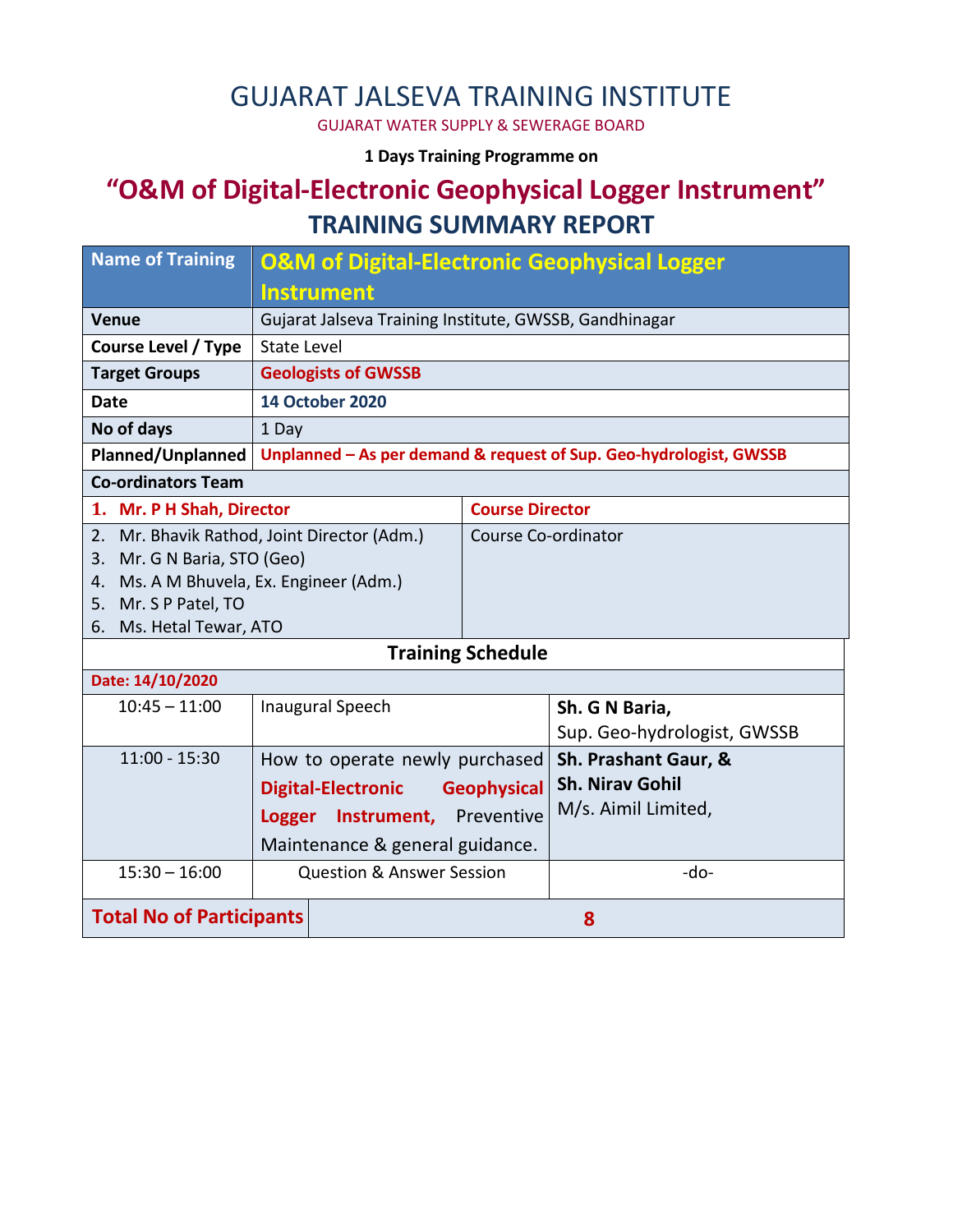## **List of Employees**

| Sr. | <b>CPF NO.</b> | <b>Name</b>                        | <b>Designation</b> | <b>Office &amp; Place</b>       |
|-----|----------------|------------------------------------|--------------------|---------------------------------|
| No. |                |                                    |                    |                                 |
|     |                | <b>AVINASH GOSWAMI</b>             | Geologist          | DWSU, WASMO, BHUJ               |
| 2   | GWSSB/4069     | <b>BALKRISHEN OMKARNATH PANDIT</b> | Hydrologist        | <b>HO Office Gandhinagar</b>    |
| 3   | GWSSB/6035     | <b>GOPAL NATWARLAL BARIA</b>       | SUP-GEOHYDROLOGIST | HO, GWSSB, GANDHINAGAR          |
| 4   |                | NARESHKUMAR MANISHANKAR            | Hydrologist        | P. H. Mech. Circle, Vadodara    |
|     |                | <b>GOR</b>                         |                    |                                 |
| 5   | GWSSB/4235     | NITINKUMAR VIJAYBHAI SHAH          | Hydrologist        | P. H. Mech. Division, Ahmedabad |
| 6   |                | PAYAL BHARATBHAU PATEL             | Geologist          | DWSU, WASMO, Ahmedabad          |
| 7   | GWSSB/10276    | ROHIT LALJIBHAI CHAUDHARY          | Hydrologist        | P. H. Mech. Division, Palanpur  |
| 8   | GWSSB/4157     | VINODKUMAR JASHBHAI PATEL          | Hydrologist        | PH Mech. SubDivision, Bodeli    |

## **Photo Gallery**

1. Inaugural speech by **Sh. G N Baria**, Sup. Geo-hydrologist, GWSSB



2. **Sh. Prashant Gaur** from M/s Aimil Ltd., addressing the trainees